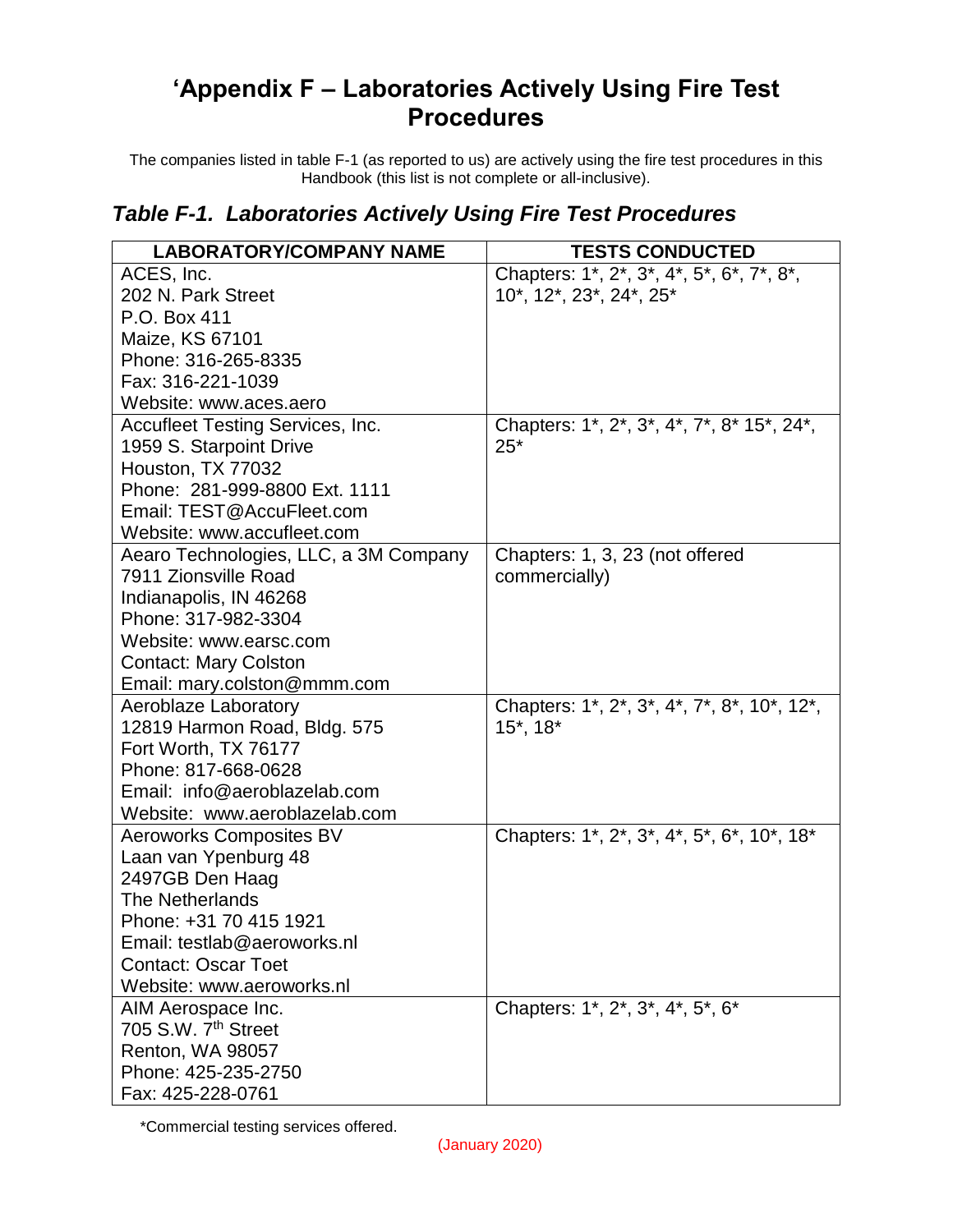| <b>LABORATORY/COMPANY NAME</b>                                      | <b>TESTS CONDUCTED</b>                    |
|---------------------------------------------------------------------|-------------------------------------------|
| Website: www.aim-aerospace.com                                      |                                           |
| <b>AIM Composites Limited</b>                                       | Chapters: 1*, 2*, 3*, 4*, 5*, 6*          |
| Pembroke Avenue                                                     |                                           |
| Waterbeach, Cambridge, CB25 9QR                                     |                                           |
| <b>United Kingdom</b>                                               |                                           |
| Phone: (44) 1223 441000                                             |                                           |
| Website: www.aimaltitude.com                                        |                                           |
| Email: labs@aimaltitude.com                                         |                                           |
| Air Capital Certification Services, Inc.                            | Chapters: 1*, 2*, 3*                      |
| 2946 S. Hydraulic Street                                            |                                           |
| Wichita, KS 67216                                                   |                                           |
| Phone: 316-524-4466                                                 |                                           |
| Fax: 316-524-4455                                                   |                                           |
| Email: rclossin@lpesionline@com                                     |                                           |
| Website: www.lpesionline.com                                        |                                           |
| <b>Airbus Operations GmbH</b>                                       | Chapters: 1*, 2*, 3*, 4*, 5*, 6*, 7*, 8*, |
| <b>Department ESCMB2</b>                                            | 15*, 19*, 23*, 24*                        |
| Fire Safety & Engineering Test                                      | Chapters: 11, 12, 13, 14, 25 (not offered |
| Airbus-Allee 1                                                      | commercially)                             |
| 28199 Bremen, Germany                                               |                                           |
| Phone: (49) 421 538 6209/4860                                       |                                           |
| Fax: (49) 421 538 3999/4852                                         |                                           |
| Website: www.airbus.com<br><b>Andrew Muirhead &amp; Son Limited</b> |                                           |
| 273-289 Dunn Street                                                 | Chapters: 1*, 6*                          |
| Glasgow, Scotland, UK G40 3EA                                       |                                           |
| Phone: (44) (0) 141 554 3724                                        |                                           |
| Fax: (44) (0) 141 554 4741                                          |                                           |
| Website: www.muirhead.co.uk                                         |                                           |
| <b>Blue Flame Laboratory</b>                                        | Chapters: 1*, 2*, 3*, 4*                  |
| 1612 Lima Drive                                                     |                                           |
| San Luis Obispo, CA 93405-6815                                      |                                           |
| Phone: 805-440-0073                                                 |                                           |
| Email: coleeminger@charter.net                                      |                                           |
| Boeing - BR&T HB                                                    | Chapters: 1*, 2*, 3*, 4*                  |
| <b>Boeing Technology Services</b>                                   |                                           |
| P.O. Box 3707, MC 1W-02                                             |                                           |
| Seattle, WA 98124-2207                                              |                                           |
| Phone: 206-544-2699                                                 |                                           |
| Website: www.boeing.com/bts                                         |                                           |
| Email: bts@boeing.com                                               |                                           |
| Boeing Research and Technology                                      | Chapters: 1*, 2*, 3*, 4*, 5*, 6*, 9*      |
| <b>Boeing Technology Services</b>                                   |                                           |
| P.O. Box 3707, MC 1W-02                                             |                                           |
| Seattle, WA 98124-2207                                              |                                           |
| Phone: 206-544-2699                                                 |                                           |
| Website: www.boeing.com/bts                                         |                                           |
| Email: bts@boeing.com                                               |                                           |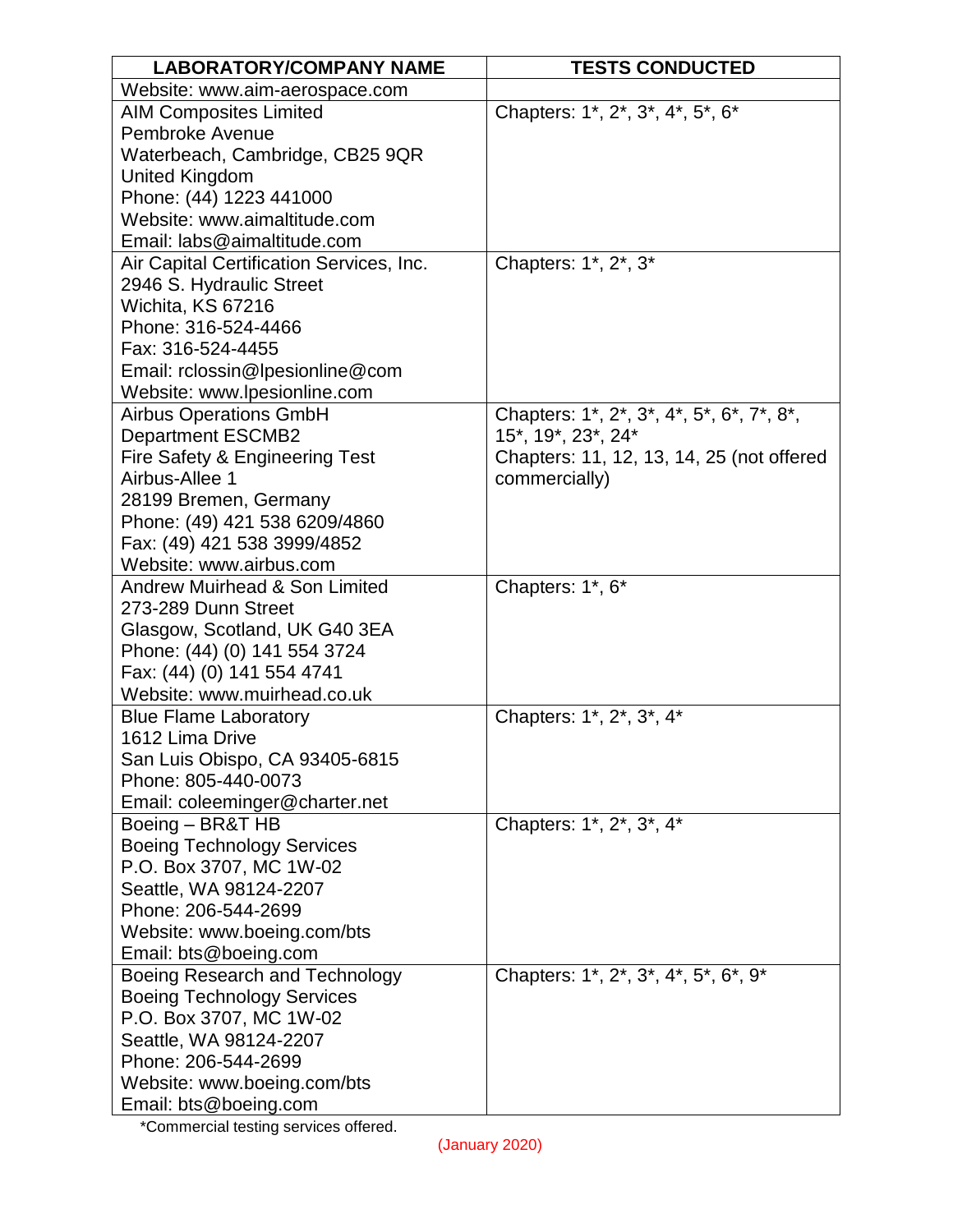| <b>LABORATORY/COMPANY NAME</b>         | <b>TESTS CONDUCTED</b>                    |
|----------------------------------------|-------------------------------------------|
| <b>Boeing Test and Evaluation</b>      | Chapters: 7*, 8*, 10*, 12*, 14*, 15*, 24* |
| <b>Boeing Technology Services</b>      | Chapter: 11 (not commercially available)  |
| P.O. Box 3707, MC 1W-02                |                                           |
| Seattle, WA 98124-2207                 |                                           |
| Phone: 206-544-2699                    |                                           |
| Website: www.boeing.com/bts            |                                           |
| Email: bts@boeing.com                  |                                           |
| Centennial Aircraft Interiors, Inc.    | Chapters: 1*, 3*, 4*                      |
| <b>7405 Peoria Street</b>              |                                           |
| Englewood, CO 80112                    |                                           |
| Phone: 303-649-9296                    |                                           |
| Website: www.centennialaircraft.com    |                                           |
| Email: cenaircraft@aol.com             |                                           |
| <b>Contact: Dave Sharpnack</b>         |                                           |
| CHESTNUT RIDGE FOAM INC.               | Chapters: 1*, 6*, 7*                      |
| 443 Warehouse Drive                    |                                           |
| Latrobe, PA 15650                      |                                           |
| Phone: 800-234-2734                    |                                           |
| Website: www.chestnutridgefoam.com     |                                           |
|                                        |                                           |
| John R. Colao, Inc.                    | Chapters: 1*, 2*, 3*, 4*                  |
| 1299 Wooden Valley Crossroad           |                                           |
| Napa, CA 94558                         |                                           |
| Phone: 707-425-9666                    |                                           |
| Email: colao@earthlink.net             |                                           |
| <b>CREPIM</b>                          | Chapters: 1*, 2*, 3*, 4*, 6*              |
| Parc de la Porte Nord                  |                                           |
| <b>Rue Christophe Colomb</b>           |                                           |
| Bruay-La-Buissiere, France, 62700      |                                           |
| Phone: (33) (0) 3 21 61 64 00          |                                           |
| Fax: (33) (0) 3 21 61 64 01            |                                           |
| Website: www.crepim.fr                 |                                           |
| Email: contact@crepim.fr               |                                           |
| CTA, Aeronautical Technologies Center  | Chapters: 1*, 2*, 3*, 4*, 5*, 6*, 7*, 8*, |
| Parque Tecnologico de Alava            | 12* 15*, 23*                              |
| 01510 Minano, Alava, Spain             |                                           |
| Phone: (34) 945 296 924                |                                           |
| Fax: (34) 945 296 923                  |                                           |
| Website: www.ctaero.com                |                                           |
| Currenta GmbH & Co. OHG                | Chapters: 1*, 5*, 6*                      |
| Chempark, Geb. B411                    |                                           |
| D-51368 Leverkusen, Germany            |                                           |
| Phone: (49) 214 30 34416               |                                           |
| Fax: (49) 214 30 96 34416              |                                           |
| Website: www.fire-testing.eu           |                                           |
| Email: brandtechnologie@currenta.de    |                                           |
| <b>CUSTOM SCIENTIFIC INSTRUMENTS</b>   | Chapters: 1*, 2*, 3*, 4*, 5*, 23*, 24*    |
| <b>INC.</b> - CSI Testing Laboratories |                                           |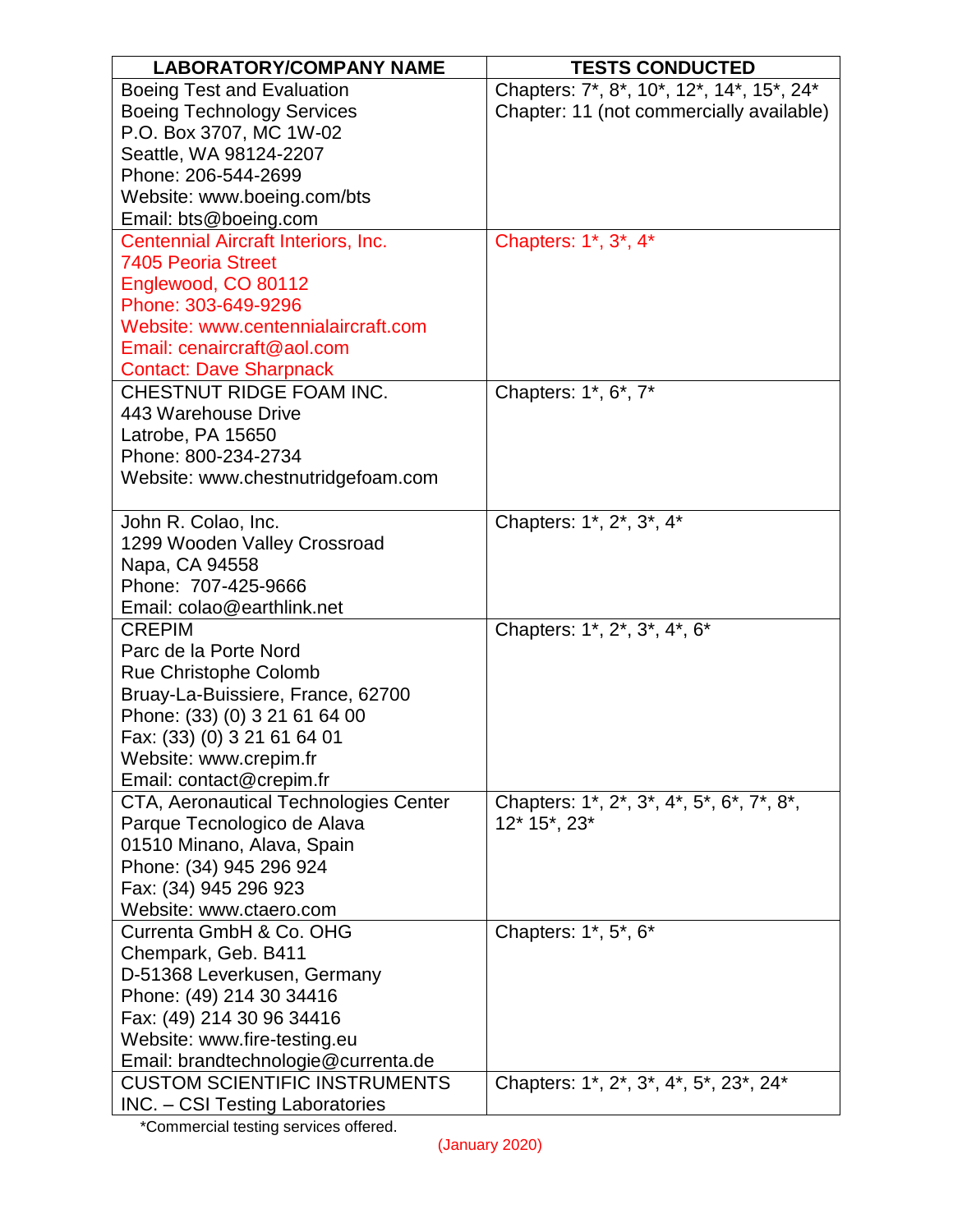| <b>LABORATORY/COMPANY NAME</b>                     | <b>TESTS CONDUCTED</b>                    |
|----------------------------------------------------|-------------------------------------------|
| 1125 Conroy Place                                  |                                           |
| <b>Forks Township</b>                              |                                           |
| Easton, PA 18040                                   |                                           |
| Phone: 610-923-6500                                |                                           |
| Fax: 610-923-6543                                  |                                           |
| Website: www.CSItestlab.com                        |                                           |
| <b>DGA Techniques Aeronautiques</b>                | Chapters: 1*, 2*, 3*, 4*, 5*, 6*, 7*, 8*, |
| Centre d'Essais Aeronautiques de                   | 12*, 15*, 23*, 24*                        |
| Toulouse                                           |                                           |
| 47 rue Saint-Jean                                  |                                           |
| BP 93123                                           |                                           |
| 31131 Balma Cedex, France                          |                                           |
| Phone: (33) 5 6257 5050/5428                       |                                           |
| Fax: (33) 5 6257 5032                              |                                           |
| <b>DLR-Material Test Center - Fire</b>             | Chapters: 1*, 2*, 3*, 4*, 5*, 6*, 7*, 8*, |
| Performance                                        | 10*, 11*, 12*, 15*, 19*                   |
| Eugen-Saenger-Str. 50                              |                                           |
| 29328 Fassberg, Germany                            |                                           |
| Phone: (49) 551 709 2115                           |                                           |
| Fax: (49) 551 709 12115                            |                                           |
| Duncan Aviation, Inc.                              | Chapters: 1*, 2*, 3*, 4*, 10*             |
| 15745 S. Airport Road                              |                                           |
| Battle Creek, MI 49015                             |                                           |
| Phone: 269-969-8400                                |                                           |
| Fax: 269-968-8273                                  |                                           |
| Website: www.duncanaviation.com                    |                                           |
| <b>Element Jupiter</b>                             | Chapters: 11*, 12*, 13*, 14*              |
| 15814 Corporate Circle                             |                                           |
| Jupiter, FL 33178                                  |                                           |
| Phone: 561-776-7339                                |                                           |
| Fax: 561-776-7344                                  |                                           |
| Website: www.element.com                           |                                           |
| <b>Element Los Angeles</b>                         | Chapters: 1*, 2*, 3*, 4*, 5*, 6*, 19*     |
| <b>1857 Business Center Drive</b>                  |                                           |
| Duarte, CA 91010                                   |                                           |
| Phone: 818-247-4106                                |                                           |
| Fax: 818-247-4537                                  |                                           |
| Website: www.delsen.com                            |                                           |
| <b>Element Minneapolis</b>                         | Chapters: 1*, 2*, 3*, 4*, 11*, 12*, 13*,  |
| 9725 Girard Avenue South                           | $14*$                                     |
| Minneapolis, MN 55431-2621                         |                                           |
| Phone: 1-952-888-7795                              |                                           |
| Fax: 952-888-6345                                  |                                           |
| Website:                                           |                                           |
| https://www.elemnent.com/locations/usa/minneapolis |                                           |
| <b>Embraer Engineering and Technology</b>          | Chapters: 1, 2, 3, 4                      |
| Center                                             |                                           |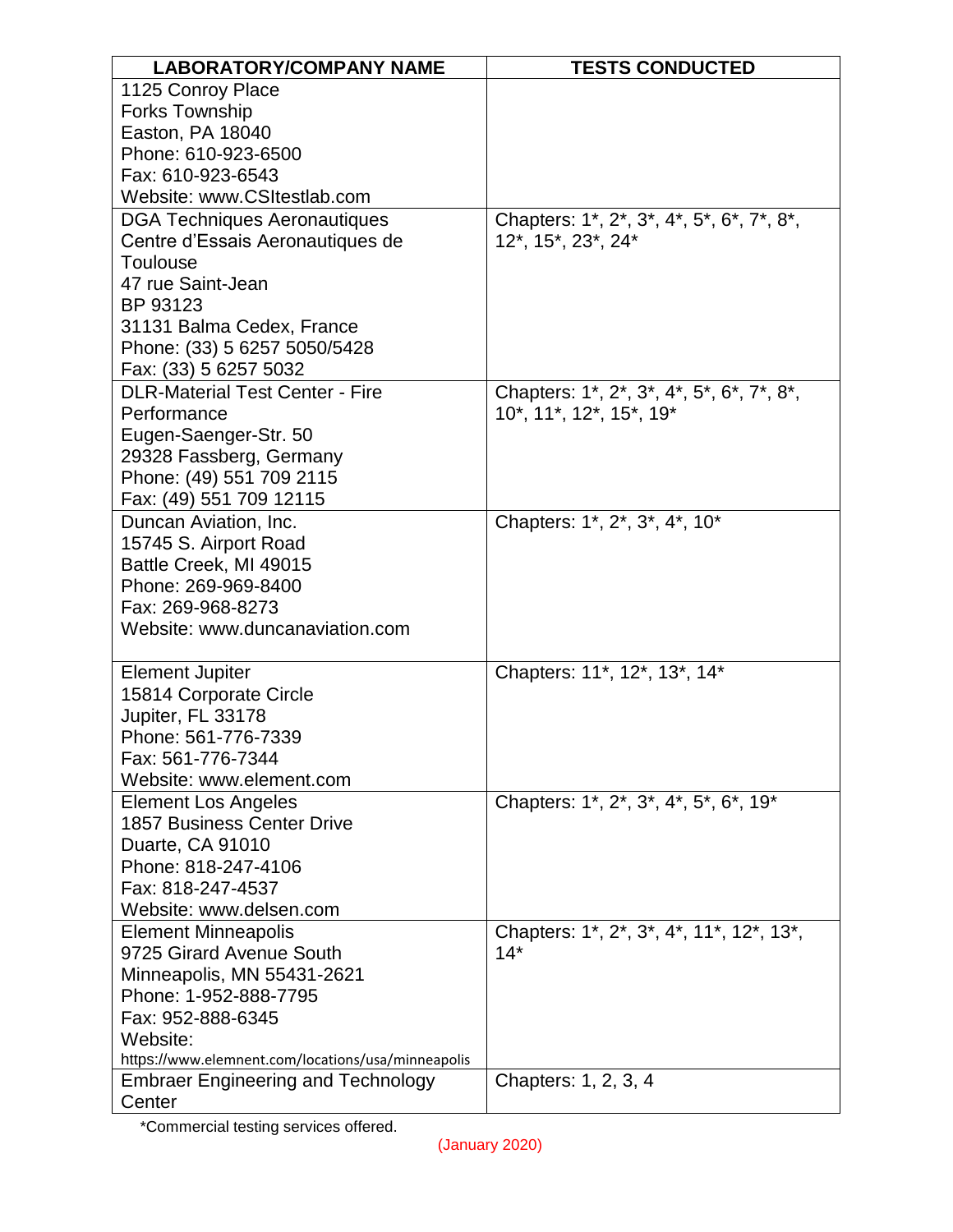| <b>LABORATORY/COMPANY NAME</b>                | <b>TESTS CONDUCTED</b>                        |
|-----------------------------------------------|-----------------------------------------------|
| 1400 General Aviation Drive                   |                                               |
| Melbourne, FL 32935                           |                                               |
| Phone: 321-752-8650                           |                                               |
| Fax: 321-752-3000                             |                                               |
| Email: russell.wilcken@embraer.com            |                                               |
| Website: http://embraer.com                   |                                               |
| <b>Embraer Flammability Laboratory</b>        | Chapters: 1, 2, 3, 4, 5, 6, 7, 8, 10, 11,     |
| Av. Brigadeiro Faria Lima, 2170               | 12, 13, 15, 18, 19, 23, 24 (no tests          |
| 12227-901, Sao Jose dos Campos - SP           | offered commercially)                         |
| <b>Brazil</b>                                 |                                               |
| Phone: (55) 12 3927 2049                      |                                               |
| Website: www.embraer.com                      |                                               |
| Exova Canada                                  | Chapters: 1*, 2*, 3*, 6*, 19*                 |
| 2395 Speakman Drive                           |                                               |
| Mississauga, Ontario                          |                                               |
| Canada L5K 1B3                                |                                               |
| Phone: 905-822-4111                           |                                               |
| Fax: 905-823-1446                             |                                               |
| Website: www.exova.com                        |                                               |
| Email: sales@exova.com                        |                                               |
| Exova GmbH                                    | Chapters: 1*, 2*, 3 <sup>*</sup> , 4*, 6*, 7* |
| Industriepark Hoechst, Building C 369         |                                               |
| 65926 Frankfurt am Main, Germany              |                                               |
| Phone: (49) (0) 69 3 05 3476                  |                                               |
| Fax: (49) (0) 69 3 05 1 70 71                 |                                               |
| Website: www.exova.com                        |                                               |
| Email: ebh@exova.com                          |                                               |
| Flame-Tek, LLC                                | Chapters: 1*, 2*, 3*, 4*, 23*                 |
| 1515 North Center Street, Suite #1            |                                               |
| Lonoke, AR 72086                              |                                               |
| Phone: 208-569-6093                           |                                               |
| Website: www.flame-tek.com                    |                                               |
| Email: brad.shelton@flame-tek.com             |                                               |
| Franklin Products, Inc.                       | Chapter: 1*                                   |
| 153 Water Street                              |                                               |
| Torrington, CT 06790                          |                                               |
| Phone: 860-482-0266                           |                                               |
| Fax: 860-482-6759                             |                                               |
| Website: www.franklinproducts.net             |                                               |
| Email: jshailer@franklinproducts.net          |                                               |
| <b>General Plastics Manufacturing Company</b> | Chapters: 1*, 2*, 3*, 5*, 6*, 7*              |
| 4910 Burlington Way                           |                                               |
| Tacoma, WA 98409                              |                                               |
| Phone: 253-473-5000                           |                                               |
| Website: www.generalplastics.com              |                                               |
| Email: tod_maurmann@generalplastics.com       |                                               |
| Greiner aerospace d.o.o.                      | Chapter: 1*, 3*                               |
|                                               |                                               |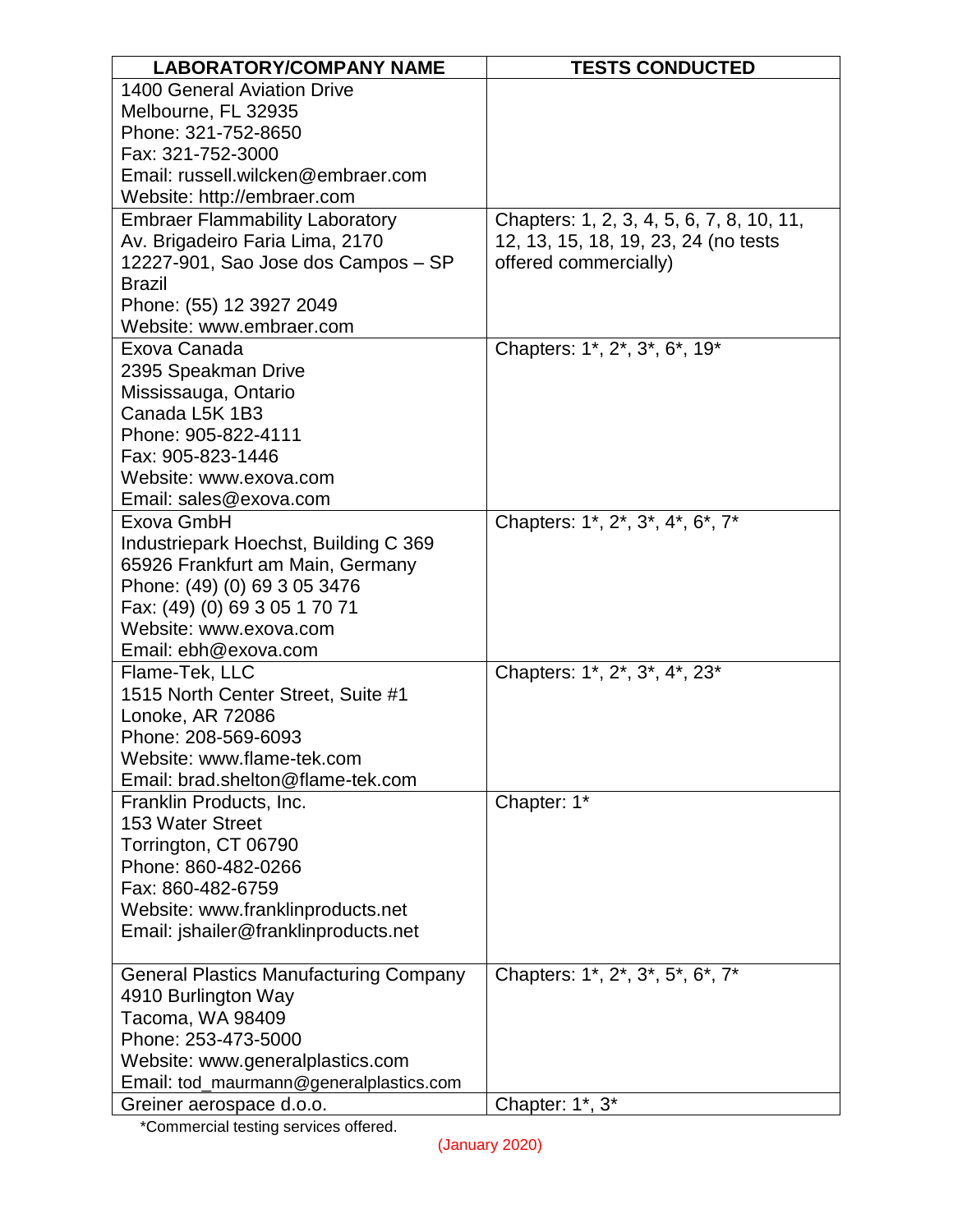| <b>LABORATORY/COMPANY NAME</b>          | <b>TESTS CONDUCTED</b>           |
|-----------------------------------------|----------------------------------|
| Goliješnica bb                          |                                  |
| 72230 Žepče, Bosnia and Herzegovina     |                                  |
| Phone: +387 32889 018                   |                                  |
| Fax: +387 32889 017                     |                                  |
| Website: www.greiner-aerospace.com      |                                  |
| Email: office.bih@greiner-aerospace.com |                                  |
| Greiner aerospace GmbH                  | Chapter: 1*, 7*                  |
| Emesbergstrasse 33                      |                                  |
| 4643 Pettenbach, Austria                |                                  |
| Phone: +43 50 541-23222                 |                                  |
| Fax: +43 50 541-23033                   |                                  |
| Email: office.at@greiner-aerospace.com  |                                  |
| Website: www.greiner-aerospace.com      |                                  |
| Greiner Aerospace Inc.                  | Chapter: 1*                      |
| 7621 Pebble Drive, Building 22          |                                  |
| 76118 Fort Worth, TX, USA               |                                  |
| Phone: +1 817 686 3100                  |                                  |
| Fax: +1 817 686 3199                    |                                  |
| Website: www.greiner-aerospace.com      |                                  |
| Email: office.us@greiner-aerospace.com  |                                  |
| Greiner Aerospace CZ spol s r.o.        | Chapter: 1*                      |
| Komenského 895                          |                                  |
| 340 22 Nýrsko, Czech Republic           |                                  |
| Phone: +420 376 804 120                 |                                  |
| Fax: +420 376 804                       |                                  |
| Website: www.greiner-aerospace.com      |                                  |
| Email: office.cz@greiner-aerospace.com  |                                  |
| Greiner Aerospace (Shanghai) Ltd.       | Chapter: 1*                      |
| Building 13/C2, No. 260, Liancao Rd,    |                                  |
| Minhang District, Shanghai 201108       |                                  |
| P.R. China                              |                                  |
| Phone: +86 21 6434 0300                 |                                  |
| Fax: +86 21 6434 5550                   |                                  |
| Website: www.greiner-aerospace.com      |                                  |
| Email: office.cn@greiner-aerospace.com  |                                  |
| <b>HAECO Americas Cabin Solutions</b>   | Chapters: 1*, 3*, 4*, 5*, 6*, 7* |
| 5568 Gumtree Road                       |                                  |
| Winston-Salem, NC 27107                 |                                  |
| Phone: 336-464-0122                     |                                  |
| Website: www.haeco.aero                 |                                  |
| Heath Tecna Inc.                        | Chapters: 1*, 2*, 3*, 4*, 5*, 6* |
| 3225 Woburn Street                      |                                  |
| Bellingham, WA 98226                    |                                  |
| Phone: 360-738-2005                     |                                  |
| Fax: 360-715-3999                       |                                  |
| Herb Curry Inc.                         | Chapters: 1*, 2*, 3*, 5*, 6*     |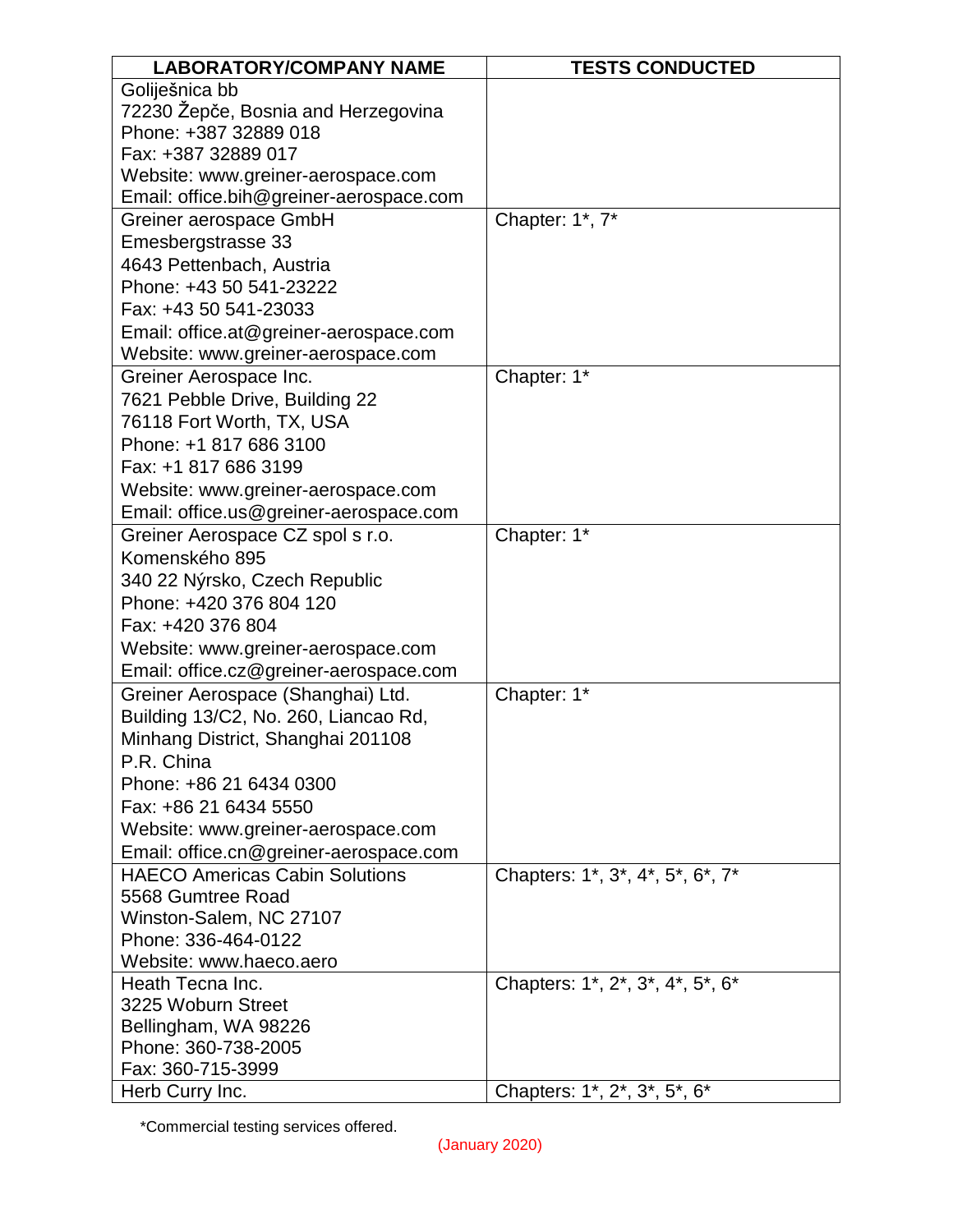| <b>LABORATORY/COMPANY NAME</b>              | <b>TESTS CONDUCTED</b>                |
|---------------------------------------------|---------------------------------------|
| 1701 Leonard Road                           |                                       |
| P.O. Box 753                                |                                       |
| Mt. Vernon, IN 47620                        |                                       |
| Phone: 812-838-6703                         |                                       |
| Fax: 812-838-6712                           |                                       |
|                                             |                                       |
| <b>HUTCHINSON Fire Tech Center</b>          | Chapters: 1*, 6*, 23*, 24*            |
| JEHIER SAS - Route de St Lézin              |                                       |
| 49120 Chemillé-en-Anjou - France            |                                       |
| Phone: +33 2 41 64 54 00<br>Email:          |                                       |
| FTC.HutchinsonChemille@hutchinson.com       |                                       |
| Website: www.hutchinson.com                 |                                       |
| <b>INDUSTRIAL NEOTEX S.A.</b>               | Chapters: 1*, 7*                      |
| C/Forjadores,                               |                                       |
| Parcela 17-11 Pol. Ind. Prado del Espino    |                                       |
| Boadilla del Monte (Madrid), 28660, Spain   |                                       |
| Phone: (34) 916 324 391                     |                                       |
| Fax: (34) 916 324 284                       |                                       |
| Website: www.neotex.com                     |                                       |
| Email: aha@neotex.com                       |                                       |
| <b>ISOVOLTA AG</b>                          | Chapters: 1*, 2*, 3*, 5*, 6*          |
| 2355 Wiener Neudorf                         |                                       |
| Austria                                     |                                       |
| Phone: (43) 5 9595 9305                     |                                       |
| Fax: (43) 5 9595 79305                      |                                       |
| Website: www.isovolta.com                   |                                       |
| Isovolta, Inc.                              | Chapters: 1*, 2*, 5*, 6*              |
| <b>495 Territorial Street</b>               |                                       |
| P.O. Box 287                                |                                       |
| Harrisburg, OR 97446<br>Phone: 541-995-6395 |                                       |
| Fax: 541-995-8425                           |                                       |
| Website: www.isovolta-or.us                 |                                       |
| J3 Aviation Solutions, Inc., d/b/a Blue     | Chapters: 1*, 2*, 3*, 4*, 7*, 10*     |
| <b>Flame Lab</b>                            |                                       |
| 600 PSI Drive, Suite 1                      |                                       |
| Boca Raton, FL 33431                        |                                       |
| Phone: 561-226-0105                         |                                       |
| Mobile: 561-302-6383                        |                                       |
| <b>Contact: Arun Kapur</b>                  |                                       |
| Email: arun@akaeroservices.com              |                                       |
| Website: www.j3aviationsolutions.com        |                                       |
| Jamco Singapore Pte Ltd                     | Chapters: 1*, 2*, 3*, 5*, 6*, 7*, 23* |
| No. 8 Loyang Lane                           |                                       |
| Singapore 508915                            |                                       |
| Phone: (65) 6417 0560                       |                                       |
| Fax: (65) 6542 0248                         |                                       |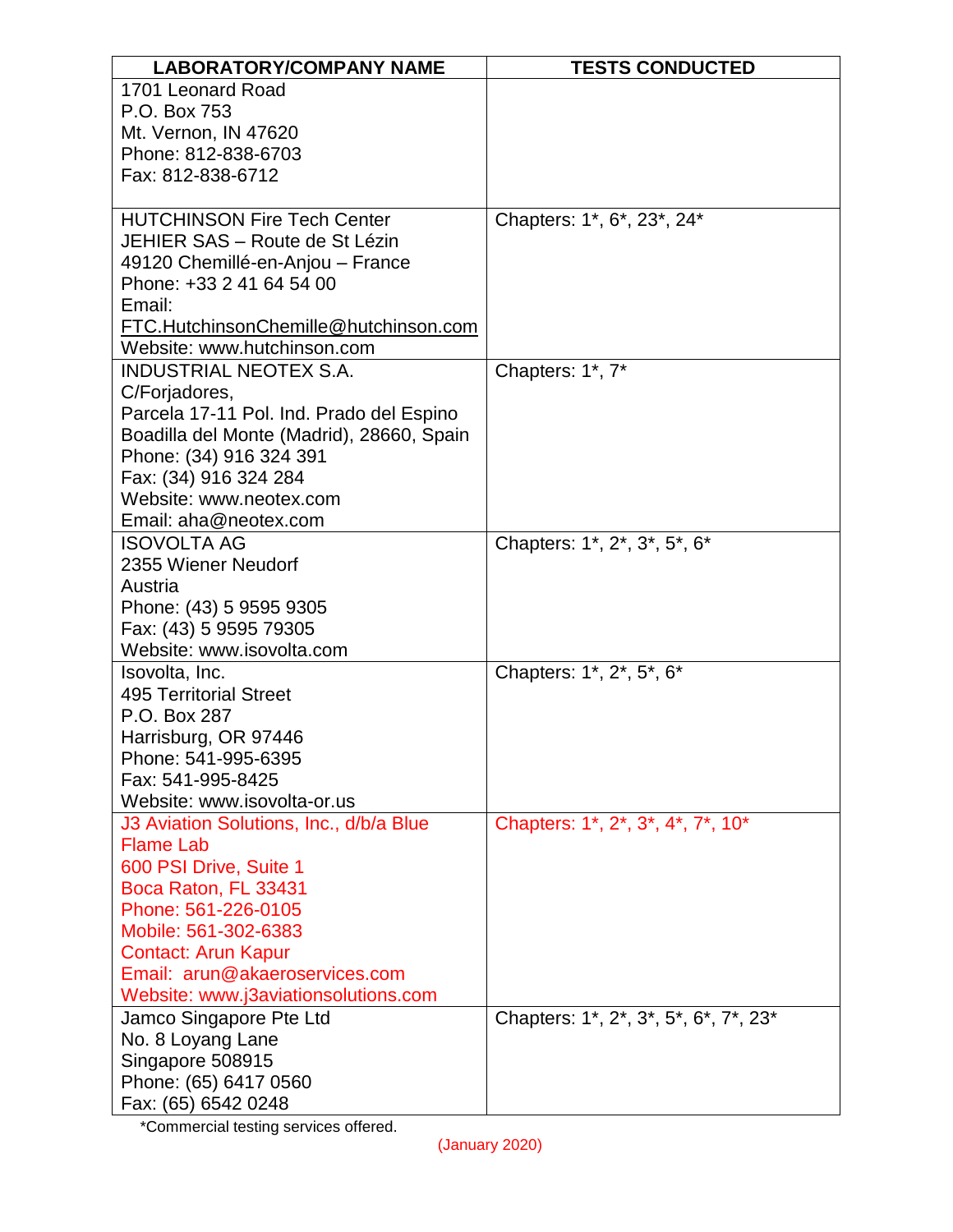| <b>LABORATORY/COMPANY NAME</b>                                                                                                                                                                                                                                                                                                     | <b>TESTS CONDUCTED</b>                                                                                                         |
|------------------------------------------------------------------------------------------------------------------------------------------------------------------------------------------------------------------------------------------------------------------------------------------------------------------------------------|--------------------------------------------------------------------------------------------------------------------------------|
| Website: www.sinjam.com.sg                                                                                                                                                                                                                                                                                                         |                                                                                                                                |
| <b>Krueger Testing and Consulting</b><br>14402 E. Goodwin Road<br>Stanwood, WA 98292<br>Phone: 360-631-6167<br>Website: www.kruegerflam.com<br>Email: keith@kruegerflam.com                                                                                                                                                        | Chapters: 1*, 2*, 3*, 4*, 5*, 6*, 23*                                                                                          |
| <b>Lantal Textiles AG</b><br>Dorfgasse 5<br>P.O. Box 1330<br>4900 Langenthal, Switzerland<br>Phone: (41) 62 916 71 60<br>Website: www.lantal.com<br>Email: sales@lantal.ch                                                                                                                                                         | Chapters: 1*, 2*, 3*, 5*, 6*, 7* 18*                                                                                           |
| Lantal Textiles AG - Branch<br>International Airport Abu Dhabi<br>Airports Business City,<br><b>Business Center, Executive Desk No. 18</b><br><b>United Arab Emirates</b><br>Phone: (41) 62 916 71 60<br>Website: www.lantal.com<br>Email: sales@lantal.ch                                                                         | Chapters: 1 <sup>*</sup> , 2 <sup>*</sup> , 3 <sup>*</sup> , 4 <sup>*</sup> , 5 <sup>*</sup> , 6 <sup>*</sup> , 7 <sup>*</sup> |
| LEFAE (Laboratoire d'essais feu<br>aéronautiques et életriques) - Groupe<br><b>EMITECH</b><br>ZI-Stelytec - 2 Allée Isaac Newton<br>42400 Saint-Chamond<br><b>France</b><br>Phone: (33) 437 201 917<br>Fax: (33) 477 815 501<br>Website: www.lab-lefae.com<br>Email: a.gutierrez@lab-lefae.com                                     | Chapters: 1*, 2*, 3*, 4*, 5*, 6*, 7*, 8*,<br>11*, 12*, 13*, 14*, 18*, 20*, 24*                                                 |
| Lufthansa Technik AG<br><b>Central Laboratory Services</b><br><b>Materials Flammability Test Center</b><br><b>HAM T/TQ-M</b><br>Weg beim Jaeger 193<br>22335 Hamburg, Germany<br>Phone: (49) 40 5070 2849<br>URL: www.Lufthansa-technik.com<br>Email: laboratoryservices@lht.dlh.de<br><b>PAL Aerospace - Flammability Testing</b> | Chapters: 1*, 2*, 3*, 4*, 5*, 6*, 10* 18*<br>Chapters: 1*, 2*, 3*, 4*                                                          |
| <b>Services</b><br>7681 Highway 27, Unit 1, 2 and 3<br>Vaughan, Ontario<br>Canada<br>Phone: 905-405-1371                                                                                                                                                                                                                           |                                                                                                                                |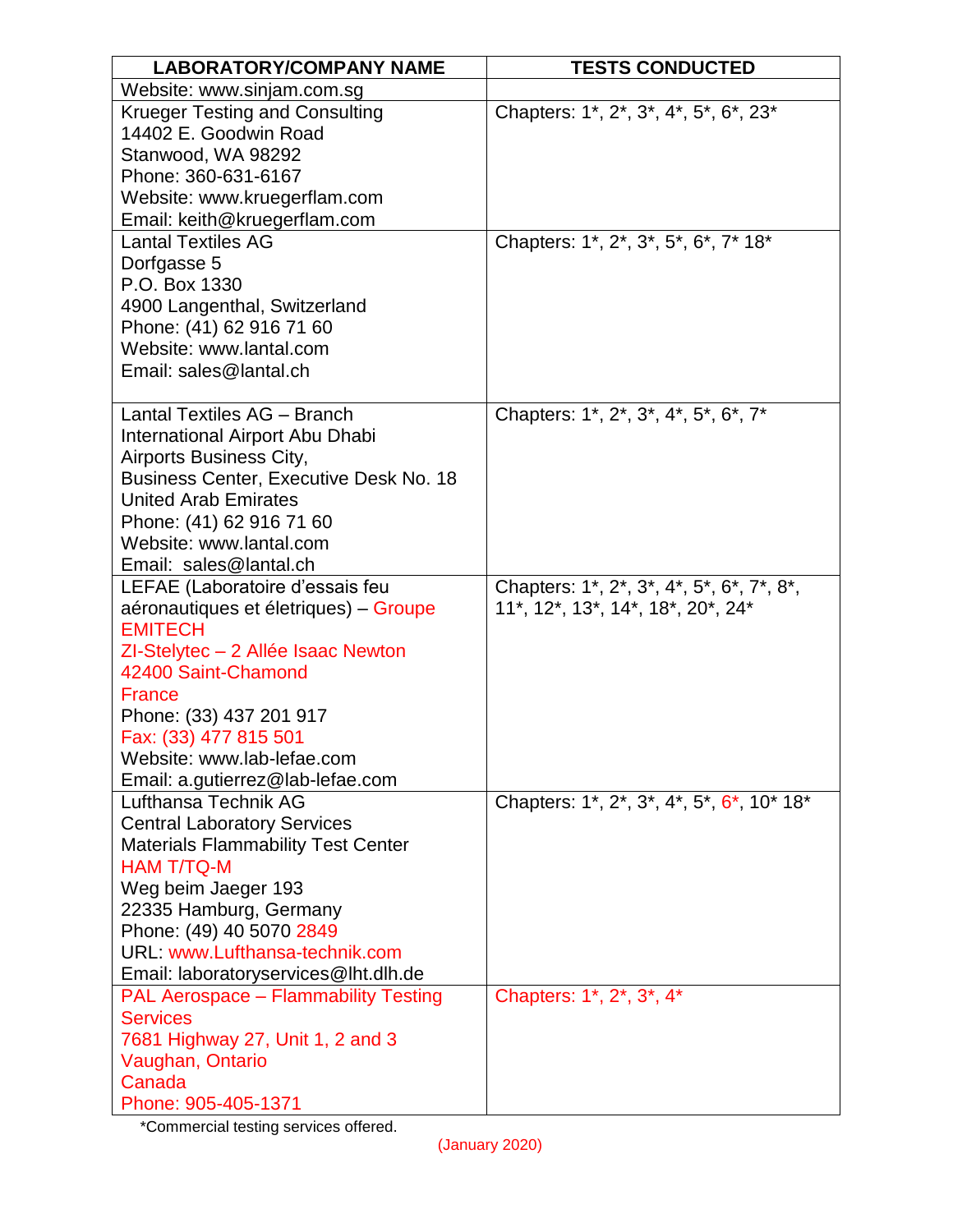| <b>LABORATORY/COMPANY NAME</b>                                          | <b>TESTS CONDUCTED</b>                      |
|-------------------------------------------------------------------------|---------------------------------------------|
| Email:                                                                  |                                             |
| PALFlammabilityTS@palaerospace.com                                      |                                             |
| Website: www.palaerospace.com                                           |                                             |
| Parker Hannifin Corporation-Stratoflex                                  | Chapter: 11 (not offered commercially)      |
| <b>Products Division</b>                                                |                                             |
| 2575 West 5 <sup>th</sup> Street                                        |                                             |
| Jacksonville, FL 32254                                                  |                                             |
| Phone: 904-389-3400                                                     |                                             |
| Fax: 904-384-5874                                                       |                                             |
| Parker Hannifin Corporation-Stratoflex                                  | Chapter: 11 (not offered commercially)      |
| <b>Products Division</b>                                                |                                             |
| 220 Roberts Cutoff Road                                                 |                                             |
| Fort Worth, TX 76114                                                    |                                             |
| Phone: 817-738-6543                                                     |                                             |
| Fax: 817-738-9920                                                       |                                             |
| <b>Resonate Testing Limited</b>                                         | Chapters: 1*, 2*, 3*, 4*, 7*, 8*, 11*, 12*, |
| Unit 1, Bridge Technology Park                                          | 24*, 25*                                    |
| Carnagat Lane                                                           |                                             |
| Newry, BT35 8XF                                                         |                                             |
| <b>United Kingdom</b>                                                   |                                             |
| Phone: 44 (0) 2890 736 390                                              |                                             |
| Website: www.resonatetesting.com                                        |                                             |
| Email: info@resonatetesting.com                                         |                                             |
| <b>RESCOLL Technical Centre of Materials</b>                            | Chapters: 1*, 2*, 3*, 4*, 5*, 6*, 7*, 8*,   |
| 8 Allee Geoffroy St, Hilaire                                            | $12^*$ , $23^*$                             |
| 33615 Pessac, France                                                    |                                             |
| Phone: (33) 547 74 69 00                                                |                                             |
| Website: www.rescoll.fr                                                 |                                             |
| Email: rescoll@rescoll.com                                              |                                             |
| Schneller Inc. Corporate Office                                         | Chapters: 1*, 5*, 6*                        |
| 6019 Powdermill Road                                                    |                                             |
| Kent, OH 44240                                                          |                                             |
| Phone: 330-676-7156                                                     |                                             |
| Fax: 330-673-6374                                                       |                                             |
| Website: www.schneller.com                                              |                                             |
| <b>SGS Govmark Testing Services Inc.</b><br>96 Allen Boulevard, Suite D | Chapters: 1*, 2*, 3*, 4*, 5*, 6*, 7*, 8*,   |
| Farmingdale, NY 11735-5626                                              | 12*, 14*, 15*, 18*, 19*, 23*, 24*, 25*      |
| Phone: 631-293-8944                                                     |                                             |
| Fax: 631-293-8956                                                       |                                             |
| Website: www.govmark.com                                                |                                             |
| <b>Sibir Technics LLC</b>                                               | Chapters: 1*, 2*, 3*, 4*, 7*                |
| <b>Flammability Test Laboratory</b>                                     |                                             |
| Mozzherin avenue, 12, office B207, Ob                                   |                                             |
| town                                                                    |                                             |
| Novosibirsk region, 633102                                              |                                             |
| <b>Russian Federation</b>                                               |                                             |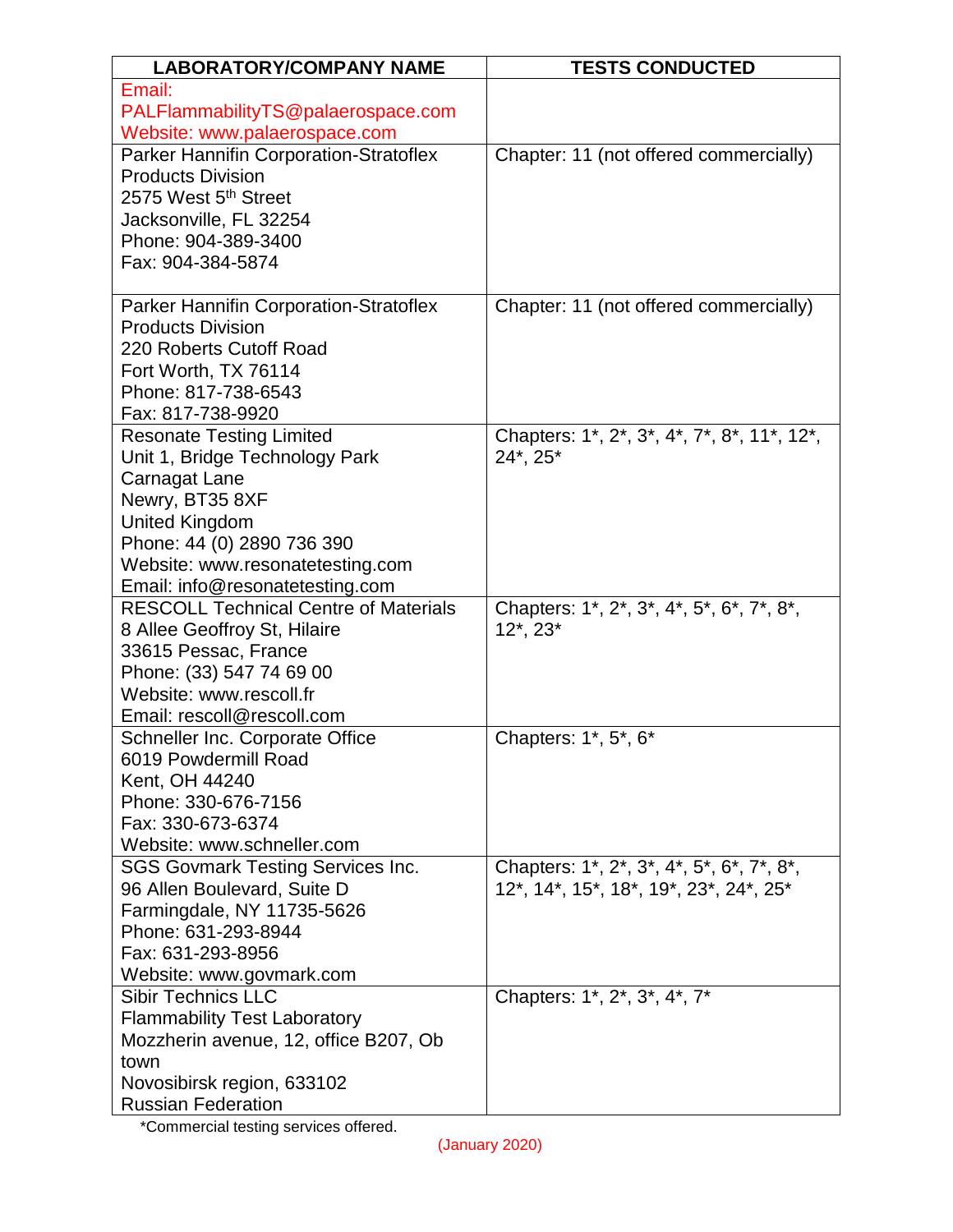| <b>LABORATORY/COMPANY NAME</b>                            | <b>TESTS CONDUCTED</b>                     |
|-----------------------------------------------------------|--------------------------------------------|
| Phone: +7 (383) 3599 013                                  |                                            |
| Fax: +7 (383) 3599 048                                    |                                            |
| Website: www.s7technics.ru                                |                                            |
| Email: FTL@s7.ru                                          |                                            |
| Skandia, Inc.                                             | Chapters: 1*, 2*, 3*, 4*, 5*, 6*, 7*, 9*,  |
| 5000 North Highway 251                                    | 10*, 19*, 23*                              |
| Davis Junction, IL 61020                                  |                                            |
| Phone: 815-393-4600                                       |                                            |
| Fax: 815-393-3501                                         |                                            |
| Website: www.skandia-inc.com                              |                                            |
| Starr Aircraft Products, Inc.                             | Chapters: 1*, 7*                           |
| 5236 North Hwy 1417                                       |                                            |
| Sherman, TX 75092                                         |                                            |
| Phone: 903-893-1106                                       |                                            |
| Fax: 903-893-0551                                         |                                            |
| Website: www.starraircraft.com                            |                                            |
| Email: bstrobl@starraircraft.com                          |                                            |
| <b>Tapis Corporation</b>                                  | Chapters: 1*, 2*, 3*, 4*, 5*, 6*           |
| 1121 Roundtable Drive                                     |                                            |
| Dallas, TX 75247                                          |                                            |
| Phone: 214-631-9700                                       |                                            |
| Website: www.tapiscorp.com                                |                                            |
| Email: info@tapiscorp.com                                 |                                            |
| <b>Test Center of Civil Aviation Administration</b>       | Chapters: 1*, 2*, 3*, 4*, 5*, 6*, 7*, 8*,  |
| of China (CAAC)                                           | 10*, 12*, 15*, 18*, 19*, 23*, 24*          |
| No. 17, South Section 2, 2 <sup>nd</sup> Ring Road        |                                            |
| Chengdu, P.R. China 610041                                |                                            |
| Phone: 0086-28-64456066, or 0086-28-                      |                                            |
| 64456022                                                  |                                            |
| Fax: 0086-28-64456010                                     |                                            |
| Website: www.fccc.org.cn                                  |                                            |
| Testcorp                                                  | Chapters: 1*, 2*, 3*, 4*, 5*, 6*, 23*      |
| 24662 Rhea Drive                                          |                                            |
| Mission Viejo, CA 92691                                   |                                            |
| Phone: 949-859-3569                                       |                                            |
| Website: www.testcorp.net                                 |                                            |
| Email: jnauman@testcorp.net or                            |                                            |
| mnauman@testcorp.net                                      |                                            |
| Triumph Composite Systems, Inc.<br>1514 S. Flint Road     | Chapters: 1*, 2*, 23*                      |
|                                                           |                                            |
| Spokane, WA 99219<br>Phone: 509-623-8100                  |                                            |
| Fax: 509-623-8099                                         |                                            |
|                                                           |                                            |
| Website: www.triumphgroup.com<br><b>TTF Aerospace LLC</b> | Chapters: 1*, 2*, 3*, 4*, 5*, 6*, 10*, 19* |
| 4620 B St NW Suite 101                                    |                                            |
| Auburn, WA 98001                                          |                                            |
| Phone: 253-736-6300                                       |                                            |
|                                                           |                                            |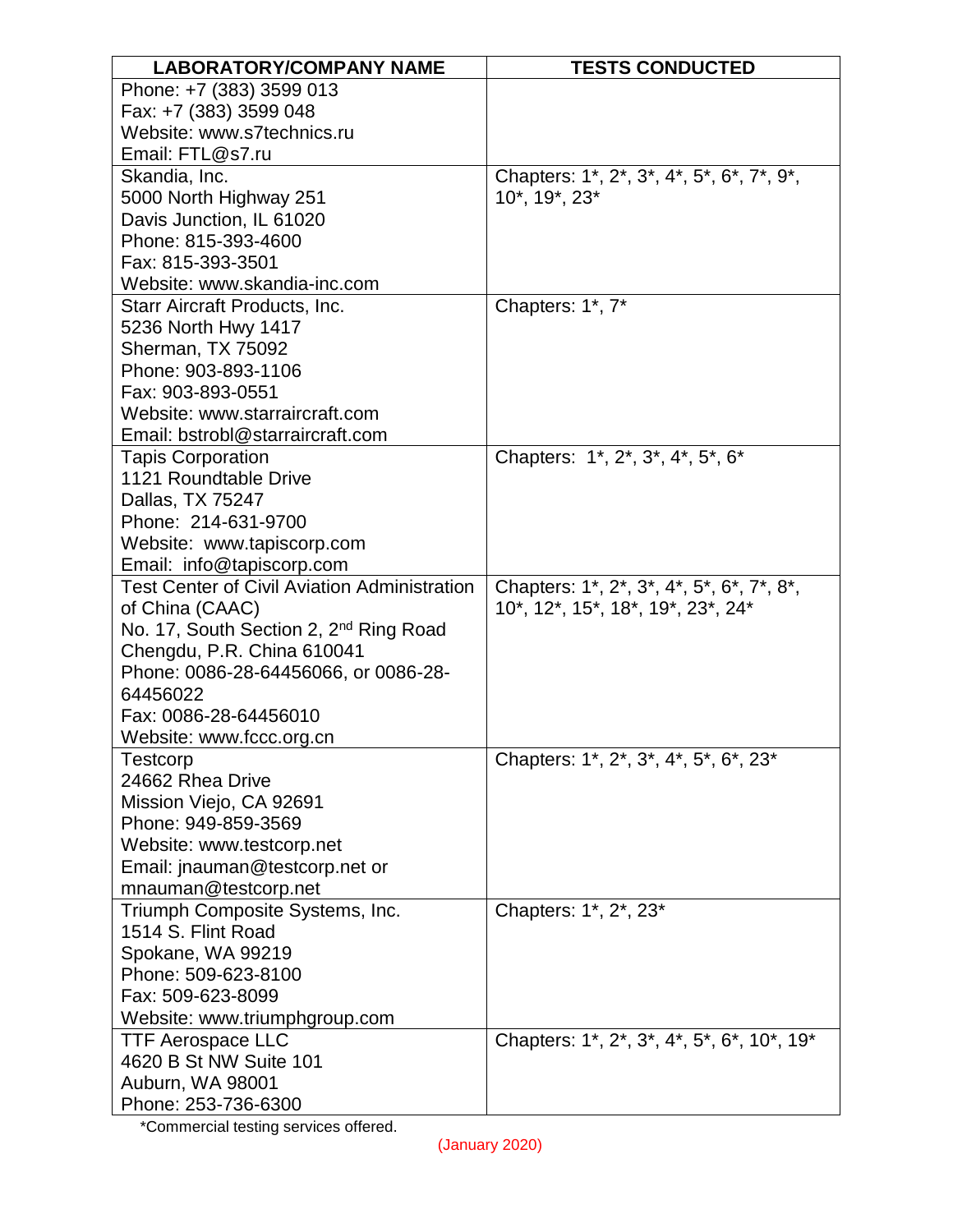| <b>LABORATORY/COMPANY NAME</b>                        | <b>TESTS CONDUCTED</b>                |
|-------------------------------------------------------|---------------------------------------|
| Fax: 253-250-6825                                     |                                       |
| Website: www.ttfaero.com                              |                                       |
| Email: sales@ttfaero.com                              |                                       |
| University of Cincinnati, Fire Test Center            | Chapters: 11, 12                      |
| 5997 Center Hill Avenue, Building A                   |                                       |
| Cincinnati, OH 45224                                  |                                       |
| Phone: 513-641-3041 / 513-556-5743                    |                                       |
| Fax: 513-556-5038                                     |                                       |
| Email: firetest@uc.edu                                |                                       |
| Website: http://cfrl.uc.edu/ftc-index.html            |                                       |
| Vauth & Sohn GmbH                                     | Chapters: 1*, 2*, 3*, 4*, 6*, 7*      |
| Hembser Str. 1                                        |                                       |
| 33034 Brakel, Germany                                 |                                       |
| Phone: (49) 5272 3713-0                               |                                       |
| Fax (49) 5272 6671                                    |                                       |
| Website: www.vauth-sohn.com                           |                                       |
| <b>Warringtonfire Frankfurt GmbH</b>                  | Chapters: 1*, 2*, 3*, 4*, 6*, 7*      |
| Industriepark Hoechst, Building C 369                 |                                       |
| Frankfurt am Main, 65926                              |                                       |
| Germany                                               |                                       |
| Phone: (49) 6950 6089 445                             |                                       |
| Fax: (49) 6950 6089 446                               |                                       |
| Email: info.frankfurt@warringtonfire.com              |                                       |
| <b>Contact: Domenic Kautz</b>                         |                                       |
| Email: domenic.kautz@warringtonfire.com               |                                       |
| / (49) 6950 6089 420                                  |                                       |
| Website: www.warringtonfire.com                       | Chapters: 1*, 2*, 3*, 4*, 5*, 6*, 10* |
| Zodiac Aerospace - Sell GmbH<br>Dr.-Siegfried-Strasse |                                       |
| D-35745 Herborn                                       |                                       |
|                                                       |                                       |
| Germany<br>Phone: (49) 2772 707 802                   |                                       |
| Fax: (49) 2772 707 133                                |                                       |
| Website: www.-sell-interiors.com                      |                                       |
|                                                       |                                       |

## AIRCRAFT MATERIALS FIRE TEST HANDBOOK CHAPTERS

Chapter 1: Vertical Bunsen Burner Test for Cabin and Cargo Compartment Materials

- Chapter 2: 45-Degree Bunsen Burner Test for Cargo Compartment Liners and Waste Stowage Compartment Materials
- Chapter 3: Horizontal Bunsen Burner Test for Cabin, Cargo Compartment, and Miscellaneous Materials
- Chapter 4: 60-Degree Bunsen Burner Test for Electric Wire
- Chapter 5: Heat Release Rate Test for Cabin Materials
- \*Commercial testing services offered. Chapter 6: Smoke Test for Cabin Materials